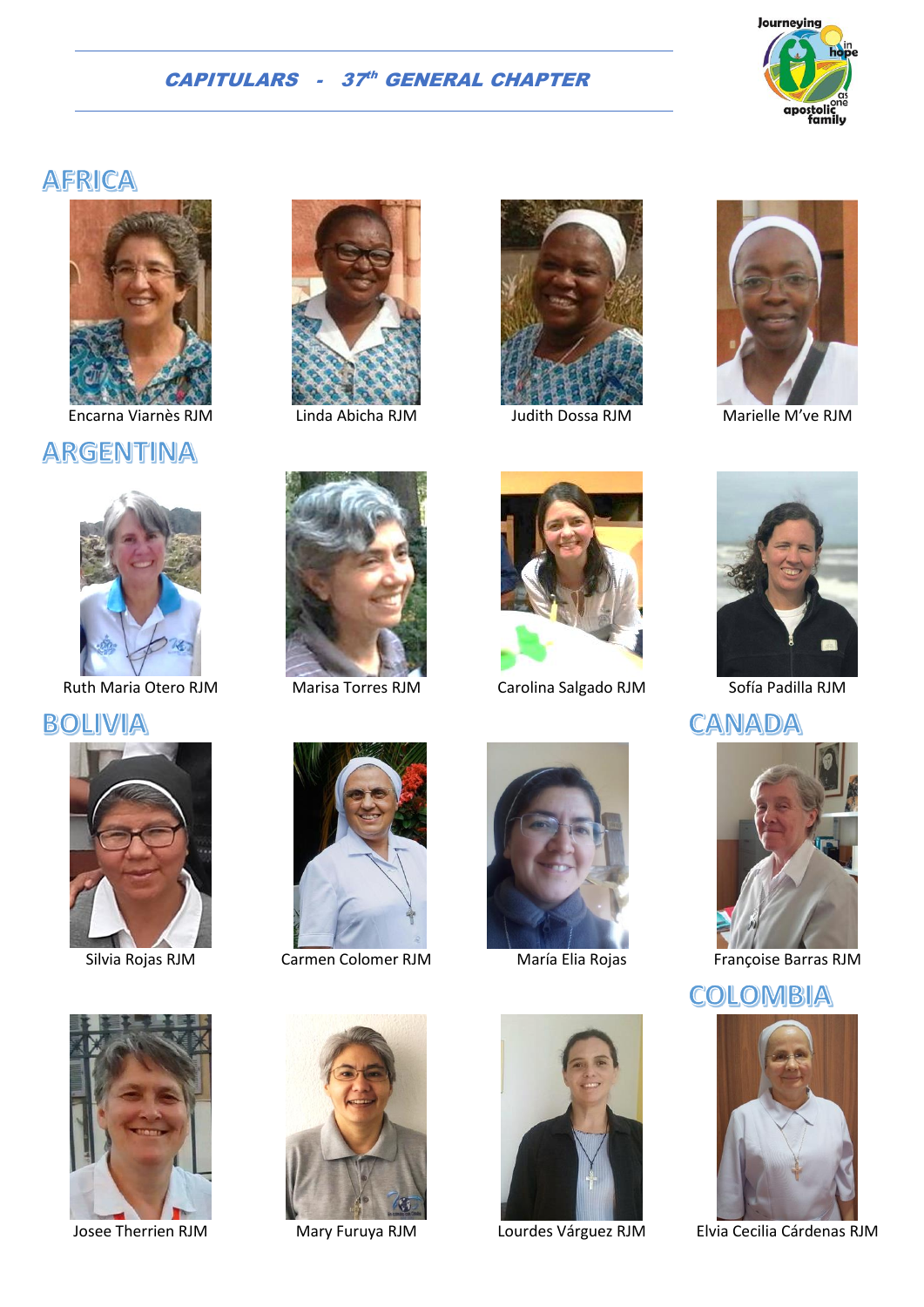





M<sup>a</sup> Eugenia Echavarría RJM M<sup>a</sup> Eugenia Palacios RJM Rosely Joseph RJM Shanty George RJM



Melba Rodrigues RJM Antoinette Mae Deus RJM Molly Abraham RJM Helen Mary Haigh RJM







## **EUROPA**







Luz Mari Arribas RJM Arantxa Gavilán RJM Josela Gil RJM Maria Viader RJM













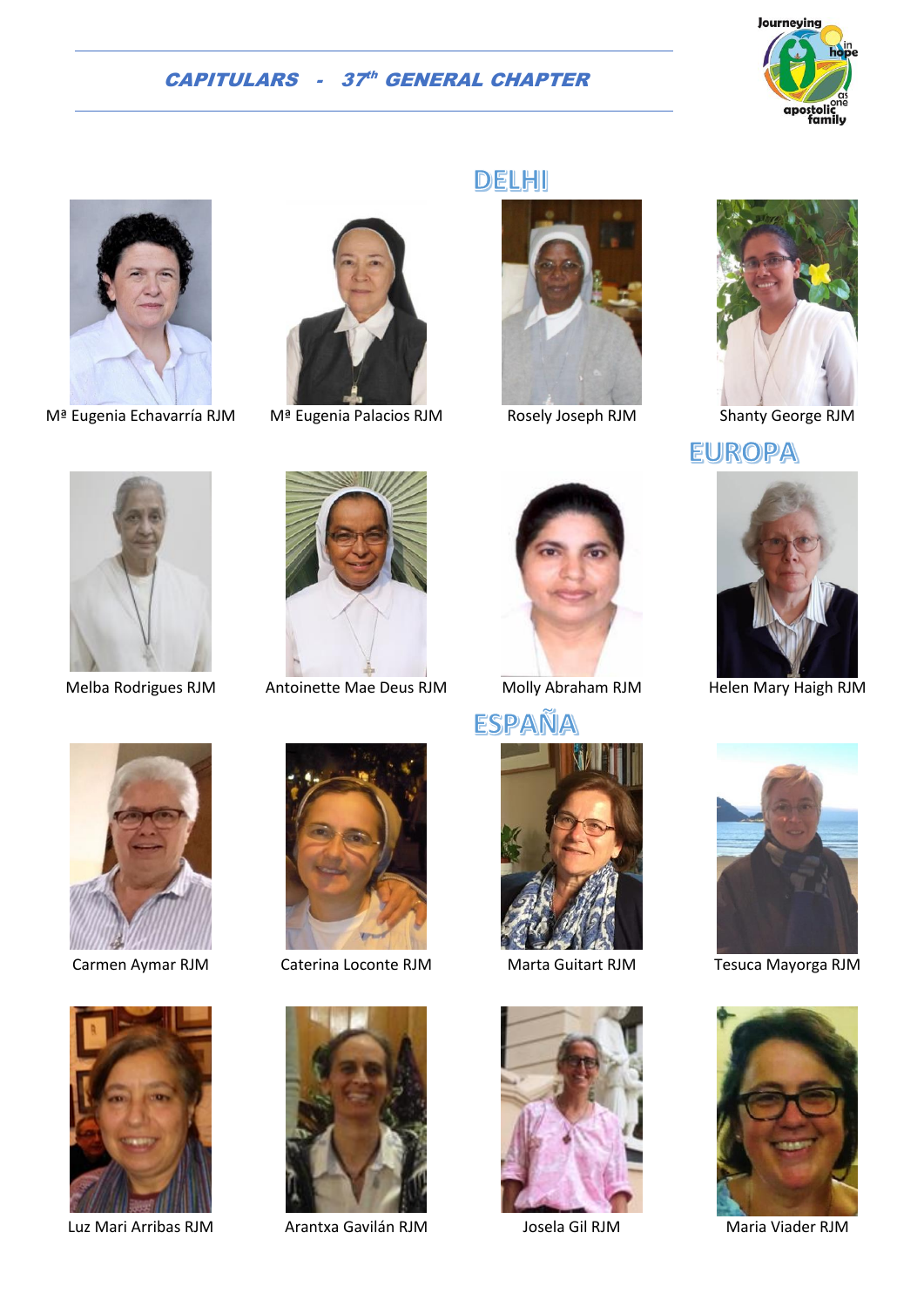



### **MEXICO-CUBA**



## **IRLANDA**









María Campillo RJM Marie O'Halloran RJM Mary Kelly RJM Mairin McDonagh RJM

PAKISTAN



Concepción García RJM Mª Paz Viniegra Celina Segovia RJM Marie Cecile Osborne RJM

PUNE











Marian Saldanha RJM Mari Puy Montaner RJM Clara Hussain RJM Felicia Pereira RJM



Ursula Pinto RJM Selma D'Souza RJM Jennifer Pereira RJM Diana Colaco RJM